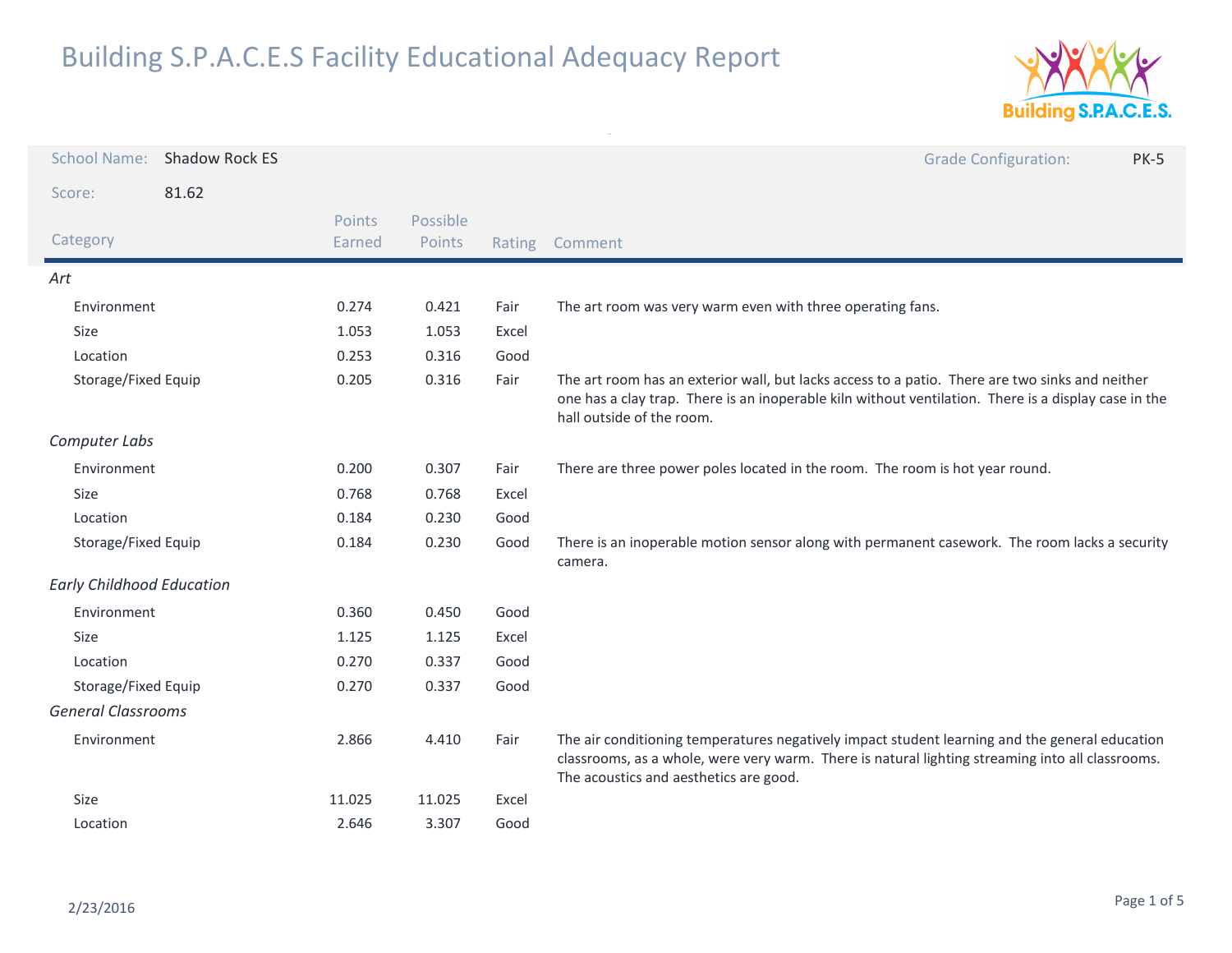

| School Name: Shadow Rock ES         |       |                  |                    |        | <b>Grade Configuration:</b><br><b>PK-5</b>                                                                                                                                                                                                                                        |
|-------------------------------------|-------|------------------|--------------------|--------|-----------------------------------------------------------------------------------------------------------------------------------------------------------------------------------------------------------------------------------------------------------------------------------|
| Score:                              | 81.62 |                  |                    |        |                                                                                                                                                                                                                                                                                   |
| Category                            |       | Points<br>Earned | Possible<br>Points | Rating | Comment                                                                                                                                                                                                                                                                           |
| <b>General Classrooms</b>           |       |                  |                    |        |                                                                                                                                                                                                                                                                                   |
| Storage/Fixed Equip                 |       | 2.646            | 3.307              | Good   | Each classroom has casework along one classroom wall. The first grade classes have restrooms in<br>the classrooms. Grades 2-5 do not have sinks with bubblers. Technology is available in every<br>classroom.                                                                     |
| <b>Instructional Resource Rooms</b> |       |                  |                    |        |                                                                                                                                                                                                                                                                                   |
| Environment                         |       | 0.518            | 0.648              | Good   |                                                                                                                                                                                                                                                                                   |
| Size                                |       | 1.620            | 1.620              | Excel  |                                                                                                                                                                                                                                                                                   |
| Location                            |       | 0.389            | 0.486              | Good   |                                                                                                                                                                                                                                                                                   |
| Storage/Fixed Equip                 |       | 0.389            | 0.486              | Good   |                                                                                                                                                                                                                                                                                   |
| Kindergarten & Pre-Kindergarten     |       |                  |                    |        |                                                                                                                                                                                                                                                                                   |
| Environment                         |       | 0.300            | 0.375              | Good   | HVAC is inadequate, excessive heat negatively impacts student learning. Kindergarten classes<br>were cooler than most. Kindergarten classes on the left side of the building have an exterior door<br>that leads to the upper play area. Natural light brightens every classroom. |
| Size                                |       | 0.938            | 0.938              | Excel  |                                                                                                                                                                                                                                                                                   |
| Location                            |       | 0.225            | 0.282              | Good   |                                                                                                                                                                                                                                                                                   |
| Storage/Fixed Equip                 |       | 0.225            | 0.282              | Good   |                                                                                                                                                                                                                                                                                   |
| <b>Learning Environment</b>         |       |                  |                    |        |                                                                                                                                                                                                                                                                                   |
| Learning Style Variety              |       | 3.600            | 4.500              | Good   |                                                                                                                                                                                                                                                                                   |
| Interior Environment                |       | 1.170            | 1.800              | Fair   | HVAC temperatures vary between hallways. A compressor has gone out and about 50% of the<br>facility had very warm temperatures during today's visit.                                                                                                                              |
| <b>Exterior Environment</b>         |       | 1.350            | 1.350              | Excel  | Student can access well maintained play areas, fields, commons areas, and an outdoor classroom<br>with walking trail.                                                                                                                                                             |
| Environment                         |       | 0.702            | 0.877              | Good   | The media center has high ceilings, natural light, and HVAC issues. The temperature is<br>inconsistent in various spaces. Carpet is worn.                                                                                                                                         |
| Media Center                        |       |                  |                    |        |                                                                                                                                                                                                                                                                                   |
| Size                                |       | 2.193            | 2.193              | Excel  |                                                                                                                                                                                                                                                                                   |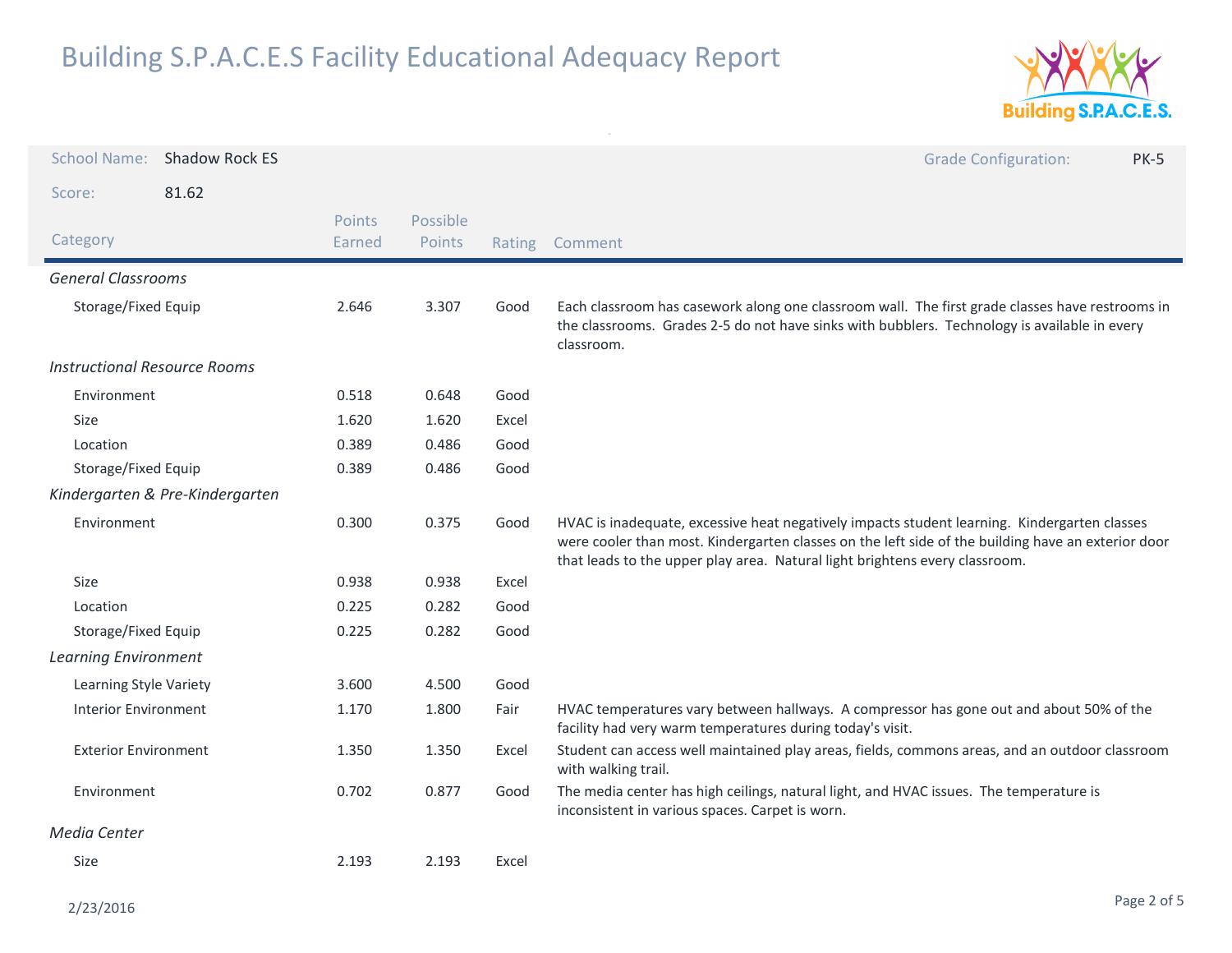

| <b>School Name:</b>       | Shadow Rock ES |                  |                    |        | <b>Grade Configuration:</b><br><b>PK-5</b>                                                                                                                                                                                              |
|---------------------------|----------------|------------------|--------------------|--------|-----------------------------------------------------------------------------------------------------------------------------------------------------------------------------------------------------------------------------------------|
| Score:                    | 81.62          |                  |                    |        |                                                                                                                                                                                                                                         |
| Category                  |                | Points<br>Earned | Possible<br>Points | Rating | Comment                                                                                                                                                                                                                                 |
| Media Center              |                |                  |                    |        |                                                                                                                                                                                                                                         |
| Location                  |                | 0.526            | 0.658              | Good   |                                                                                                                                                                                                                                         |
| Storage/Fixed Equip       |                | 0.428            | 0.658              | Fair   | The media center does not have a sink. It does contain technology, a storage closet, space for<br>speech/language services that will be converted into a leveled bookroom and another closet will<br>become the Parent Resource Center. |
| <b>Music</b>              |                |                  |                    |        |                                                                                                                                                                                                                                         |
| Environment               |                | 0.433            | 0.667              | Fair   | One music class has high ceilings and natural lighting. Carpet is worn. The band class is housed in<br>the cafeteria.                                                                                                                   |
| Size                      |                | 1.333            | 1.667              | Good   |                                                                                                                                                                                                                                         |
| Location                  |                | 0.400            | 0.500              | Good   |                                                                                                                                                                                                                                         |
| Storage/Fixed Equip       |                | 0.325            | 0.500              | Fair   | The designed music room has high ceilings, a storage closet, and two practice rooms. A drinking<br>fountain is located in the hallway. Class for band students is conducted in the cafeteria.                                           |
| <b>Performing Arts</b>    |                |                  |                    |        |                                                                                                                                                                                                                                         |
| Environment               |                | 0.435            | 0.544              | Good   |                                                                                                                                                                                                                                         |
| <b>Size</b>               |                | 1.088            | 1.360              | Good   | The performing arts space is in the multipurpose cafeteria.                                                                                                                                                                             |
| Location                  |                | 0.326            | 0.408              | Good   |                                                                                                                                                                                                                                         |
| Storage/Fixed Equip       |                | 0.326            | 0.408              | Good   |                                                                                                                                                                                                                                         |
| <b>Physical Education</b> |                |                  |                    |        |                                                                                                                                                                                                                                         |
| Environment               |                | 1.382            | 1.728              | Good   | The gym does not have natural lighting or air conditioning.                                                                                                                                                                             |
| Size                      |                | 4.320            | 4.320              | Excel  |                                                                                                                                                                                                                                         |
| Location                  |                | 1.037            | 1.296              | Good   |                                                                                                                                                                                                                                         |
| Storage/Fixed Equip       |                | 1.037            | 1.296              | Good   |                                                                                                                                                                                                                                         |
| Science                   |                |                  |                    |        |                                                                                                                                                                                                                                         |
| Environment               |                | 0.360            | 0.450              | Good   |                                                                                                                                                                                                                                         |
| Size                      |                | 0.900            | 1.125              | Good   |                                                                                                                                                                                                                                         |
|                           |                |                  |                    |        |                                                                                                                                                                                                                                         |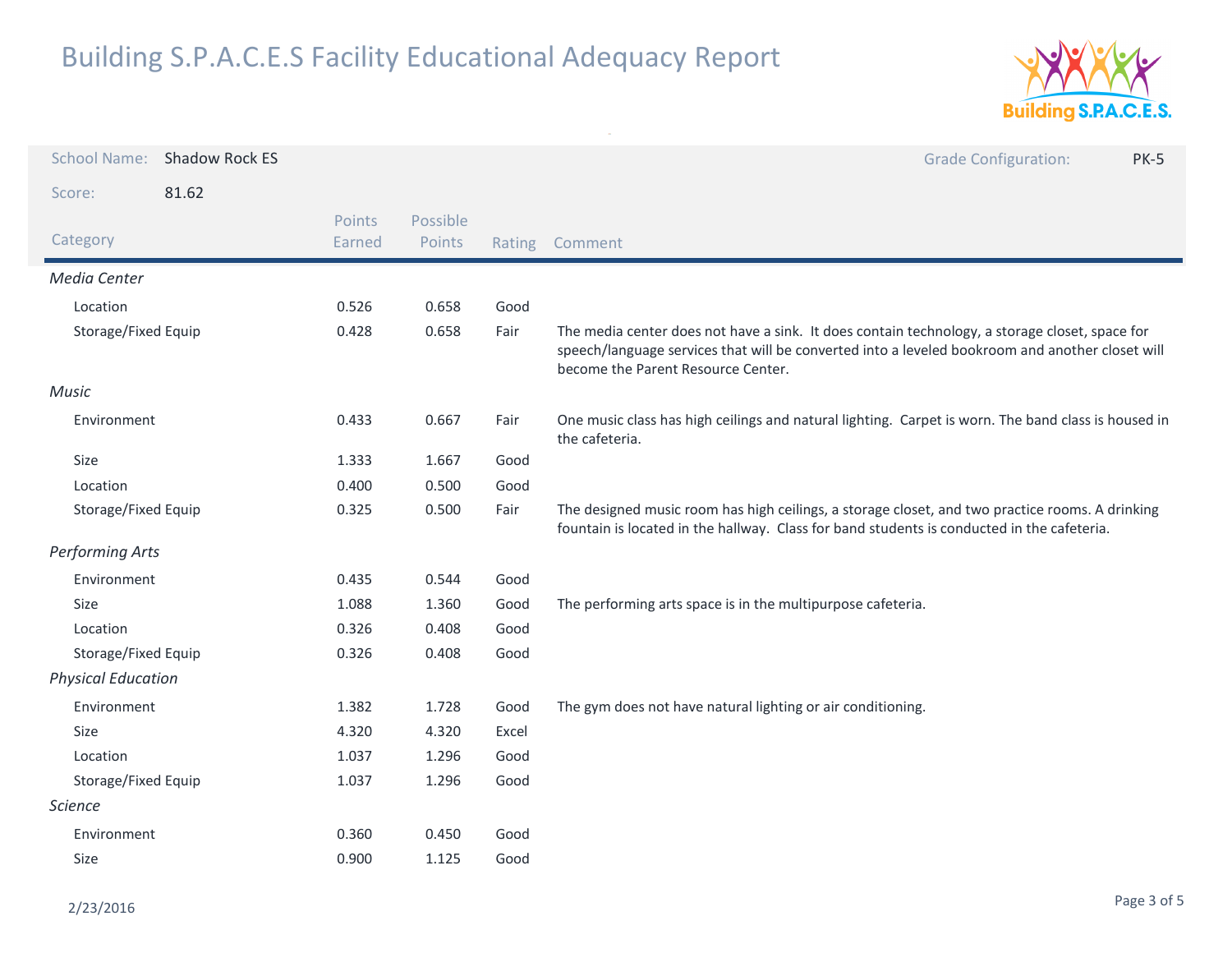

| <b>School Name:</b>              | Shadow Rock ES                   |                  |                    |        | <b>Grade Configuration:</b><br><b>PK-5</b>                                                                                                                                                                      |
|----------------------------------|----------------------------------|------------------|--------------------|--------|-----------------------------------------------------------------------------------------------------------------------------------------------------------------------------------------------------------------|
| Score:                           | 81.62                            |                  |                    |        |                                                                                                                                                                                                                 |
| Category                         |                                  | Points<br>Earned | Possible<br>Points | Rating | Comment                                                                                                                                                                                                         |
| <i>Science</i>                   |                                  |                  |                    |        |                                                                                                                                                                                                                 |
| Location                         |                                  | 0.270            | 0.337              | Good   |                                                                                                                                                                                                                 |
| Storage/Fixed Equip              |                                  | 0.219            | 0.337              | Fair   | The science room has natural light, lots of cabinets, teacher demonstration table, and a secure<br>storage closet. The lab is in need of a fire blanket. An eye wash is available but the handle is<br>missing. |
|                                  | Self-Contained Special Education |                  |                    |        |                                                                                                                                                                                                                 |
| Environment                      |                                  | 0.000            | 0.432              | Unsat  | The site does not have self-contained special education space.                                                                                                                                                  |
| Size                             |                                  | 0.000            | 1.080              | Unsat  | The site does not have self-contained special education space.                                                                                                                                                  |
| Location                         |                                  | 0.000            | 0.324              | Unsat  | The site does not have self-contained special education space.                                                                                                                                                  |
| Storage/Fixed Equip              |                                  | 0.000            | 0.324              | Unsat  | The site does not have self-contained special education space.                                                                                                                                                  |
| <b>Non-Instructional Spaces</b>  |                                  |                  |                    |        |                                                                                                                                                                                                                 |
| Administration                   |                                  | 1.842            | 2.302              | Good   | Carpet is worn.                                                                                                                                                                                                 |
| Cafeteria                        |                                  | 3.600            | 4.500              | Good   |                                                                                                                                                                                                                 |
| Food Service and Prep            |                                  | 4.467            | 5.584              | Good   | There are two serving lines, an office, changing/lockers, restroom, food prep areas, wide door for<br>deliveries that is secure and cold/hot storage.                                                           |
| Clinic                           |                                  | 0.421            | 0.526              | Good   | The clinic has a single cot, nurse desk, ADA restroom, lockable medical storage, refrigerator, and<br>sink with hot water.                                                                                      |
| Counseling                       |                                  | 0.171            | 0.263              | Fair   | There are 1.5 counselors assigned to Shadow Rock elementary School and they do not have<br>individual offices. The area lacks a reception area and conference room.                                             |
| <b>Custodial and Maintenance</b> |                                  | 0.360            | 0.450              | Good   | The custodial staff does not have a receiving area. Closets have mop sinks.                                                                                                                                     |
| <b>Student Restrooms</b>         |                                  | 0.639            | 0.798              | Good   | The restrooms closest to the cafeteria do not have hot water. The boys restrooms do not have<br>privacy partitions between the urinals. Ventilation in the restrooms is good.                                   |
| Faculty Work Space and Toilets   |                                  | 0.912            | 1.140              | Good   |                                                                                                                                                                                                                 |
| <b>Outside Spaces</b>            |                                  |                  |                    |        |                                                                                                                                                                                                                 |
| Vehicular Traffic                |                                  | 1.440            | 1.800              | Good   |                                                                                                                                                                                                                 |
| Pedestrian Traffic               |                                  | 0.701            | 0.876              | Good   | Few students walk, but there is a clear, safe path for them to travel.                                                                                                                                          |